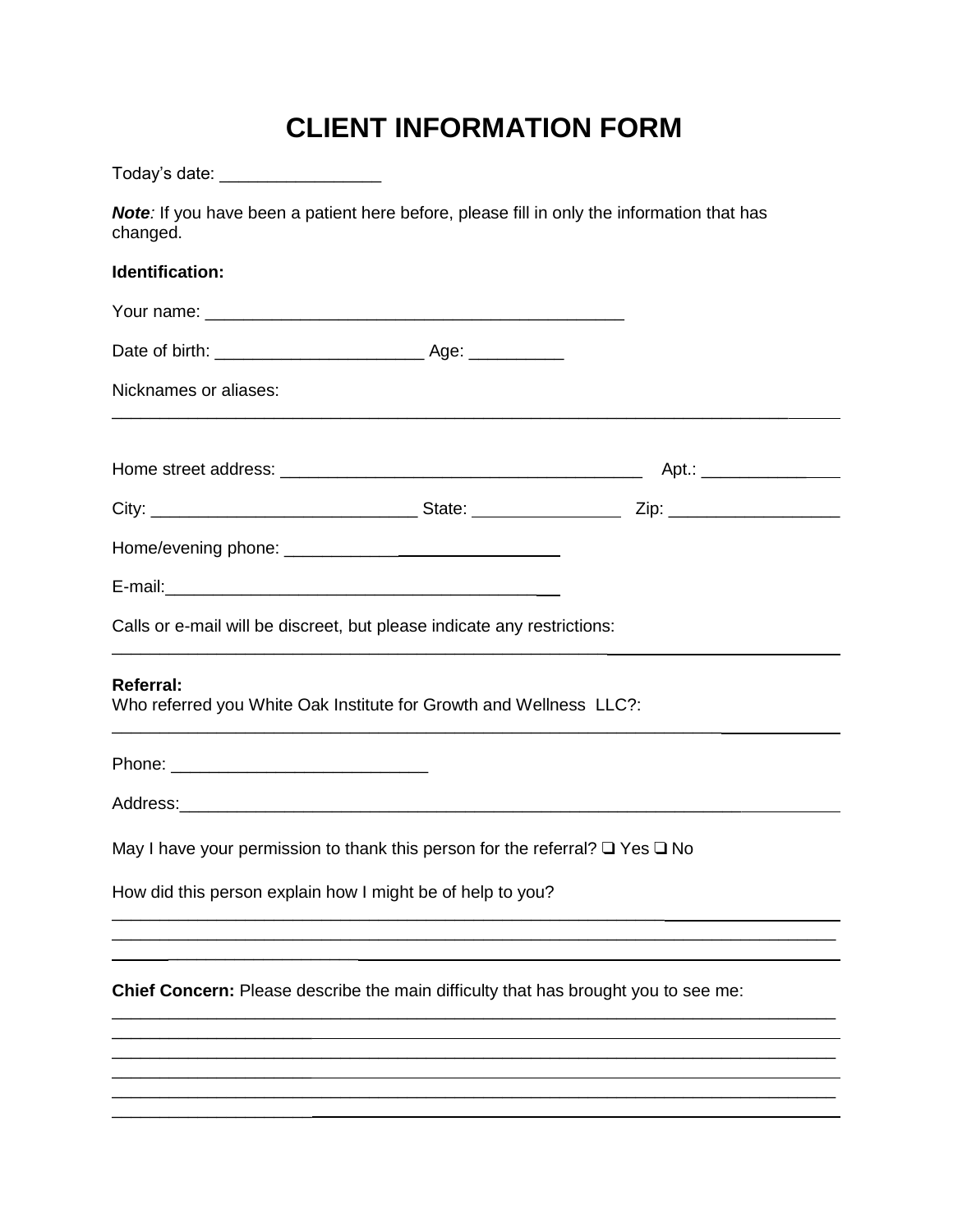## **Treatment:**

1. Have you ever received psychological, psychiatric, drug or alcohol treatment, or counseling services before? ❑ Yes ❑ No

If yes, please indicate: (When? From whom? For what? With what results?)

2. Have you ever taken medications for psychiatric or emotional problems? ❑ Yes ❑ No If yes, please indicate: (When? From whom? For what? With what results?)

3. Are you currently taking any medications? ❑ Yes ❑ No If yes, please indicate:What Medication? From whom? For what? How do you feel it is working?

**Your medical care:** From whom or where do you get your medical care?

Clinic/doctor's name: \_\_\_\_\_\_\_\_\_\_\_\_\_\_\_\_\_\_\_\_\_\_\_\_\_\_\_\_\_\_\_\_\_\_\_\_\_\_\_\_\_\_\_\_

Phone: \_\_\_\_\_\_\_\_\_\_\_\_\_\_\_\_\_\_\_\_\_\_\_\_\_\_\_\_\_\_\_\_\_\_

Address:

If you enter treatment with me for psychological problems, may I tell your medical doctor so that he or she can be fully informed and we can coordinate your treatment as needed? □ Yes □ No

# **Your current employer:**

Employer: \_\_\_\_\_\_\_\_\_\_\_\_\_\_\_\_\_\_\_\_\_\_\_\_\_\_\_\_\_\_\_\_\_\_\_\_\_\_\_\_

Address: \_\_\_\_\_\_\_\_\_\_\_\_\_\_\_\_\_\_\_\_\_\_\_\_\_\_\_\_\_\_\_\_\_\_\_\_\_\_\_\_\_\_\_\_

Work phone:  $\blacksquare$ 

or other means of communication

Calls will be discreet, and please indicate any restrictions including if you do not want work to be contacted: \_\_\_\_\_\_\_\_\_\_\_\_\_\_\_\_\_\_\_\_\_\_\_\_\_\_\_\_\_\_\_\_\_\_\_\_\_\_\_\_\_\_\_\_\_\_\_\_\_\_\_\_\_\_\_\_\_\_\_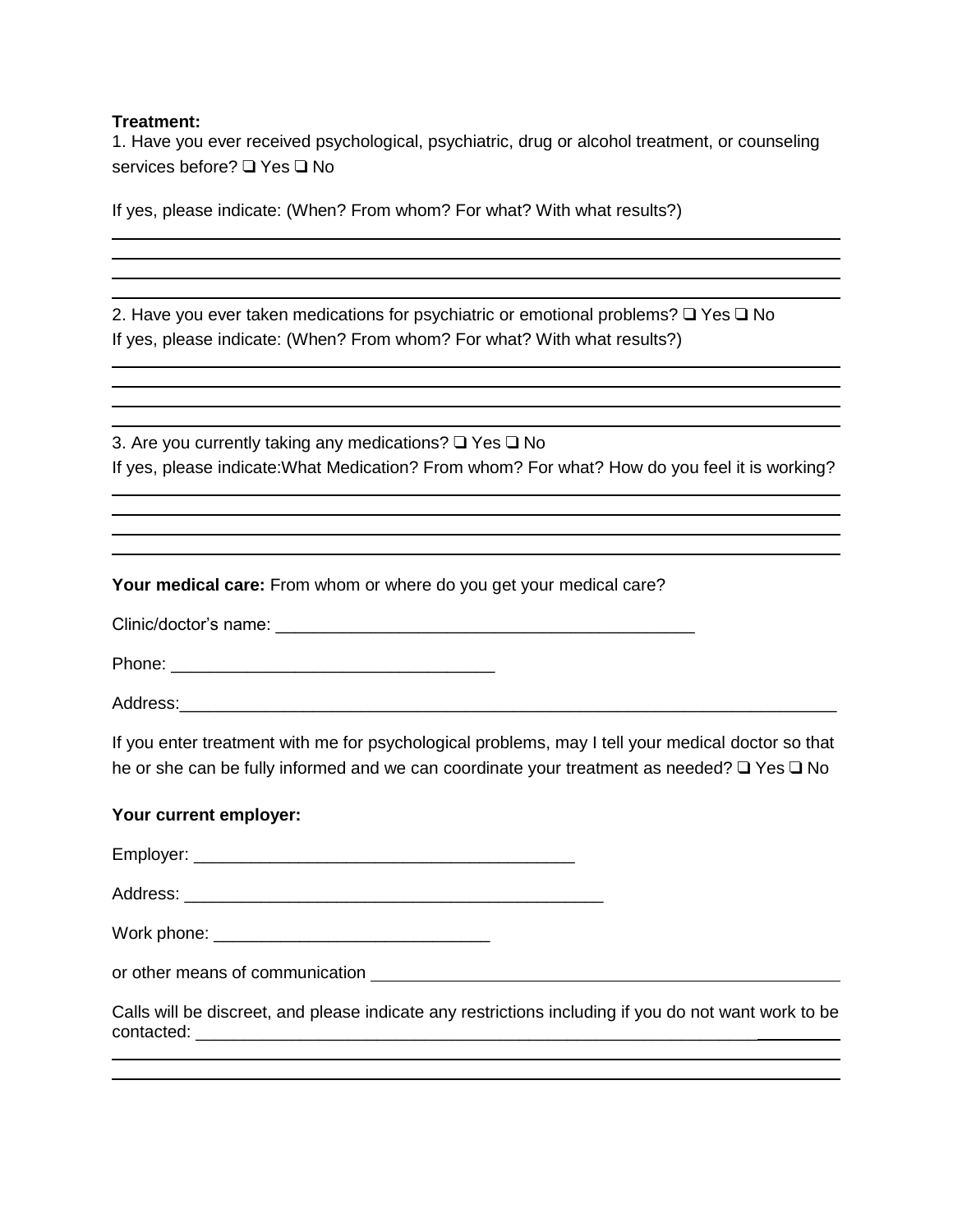## **Emergency information:**

If some kind of emergency arises and we cannot reach you directly, or we need to reach someone close to you, whom should we call?

| N:                            |                  |
|-------------------------------|------------------|
| . . <b>. .</b> . <sub>.</sub> |                  |
| _______________               | ________________ |
|                               |                  |

Relationship: \_\_\_\_\_\_\_\_\_\_\_\_\_\_\_\_\_\_\_\_\_\_\_\_

Address:

Significant other/nearest friend or relative not residing with you:

## **General Assessment Questions:**

# **The 16 items below refer to how you have felt and behaved DURING THE PAST 2 WEEKS:**

\_\_\_\_\_\_\_\_\_\_\_\_\_\_\_\_\_\_\_\_\_\_\_\_\_\_\_\_\_\_\_\_\_\_\_\_\_\_\_\_\_\_\_\_\_\_\_\_\_\_\_\_\_\_\_\_\_\_\_\_\_\_\_\_\_\_\_\_\_\_\_\_\_\_\_\_

1) Have you felt little interest or pleasure in doing things? ❑ Yes ❑ No

\_\_\_\_\_\_\_\_\_\_\_\_\_\_\_\_\_\_\_\_\_\_\_\_\_\_\_\_\_\_\_\_\_\_\_\_\_\_\_\_\_\_\_\_\_\_\_\_\_\_\_\_\_\_\_

- 2) Have you felt down, depressed or hopeless? ❑ Yes ❑ No
- 3) Has it been hard for you to concentrate? ❑ Yes ❑ No
- 4) Have you had difficulty making decisions? ❑ Yes ❑ No
- 5) Have you lost interest in aspects of life that used to be important to you? ❑ Yes ❑ No
- 6) Have you felt it takes great effort for you to do simple things? ❑ Yes ❑ No
- 7) Have you felt sad and depressed even when good things happen to me? ❑ Yes ❑ No
- 8) Have you felt fatigued? ❑ Yes ❑ No
- 9) Have you experienced recent disturbances in your sleep? ❑ Yes ❑ No
- *If yes, please answer the following 3 questions:*
- 1) Do you have difficulty falling asleep, staying asleep or waking up before you had planned? ❑

Yes ❑ No

- 2) Have you needed less sleep than usual? ❑ Yes ❑ No
- 3) Do you feel rested when you wake-up in the morning? ❑ Yes ❑ No
- 10) Do you feel a pressure to talk? ❑ Yes ❑ No
- 11) Do you feel you have many plans and new ideas that it is hard for you to work? ❑ Yes ❑ No
- 12) Have you been more active than usual? ❑ Yes ❑ No
- 13) Have you been irritable recently? ❑ Yes ❑ No
- 14) Have you been spending too much money recently? ❑ Yes ❑ No
- 15) Have you had issues concentrating or staying attentive recently? ❑ Yes ❑ No
- 16) Do you worry about things, such as work or school, more days than not? ❑ Yes ❑ No

# **These questions refer to how you typically feel and behave:**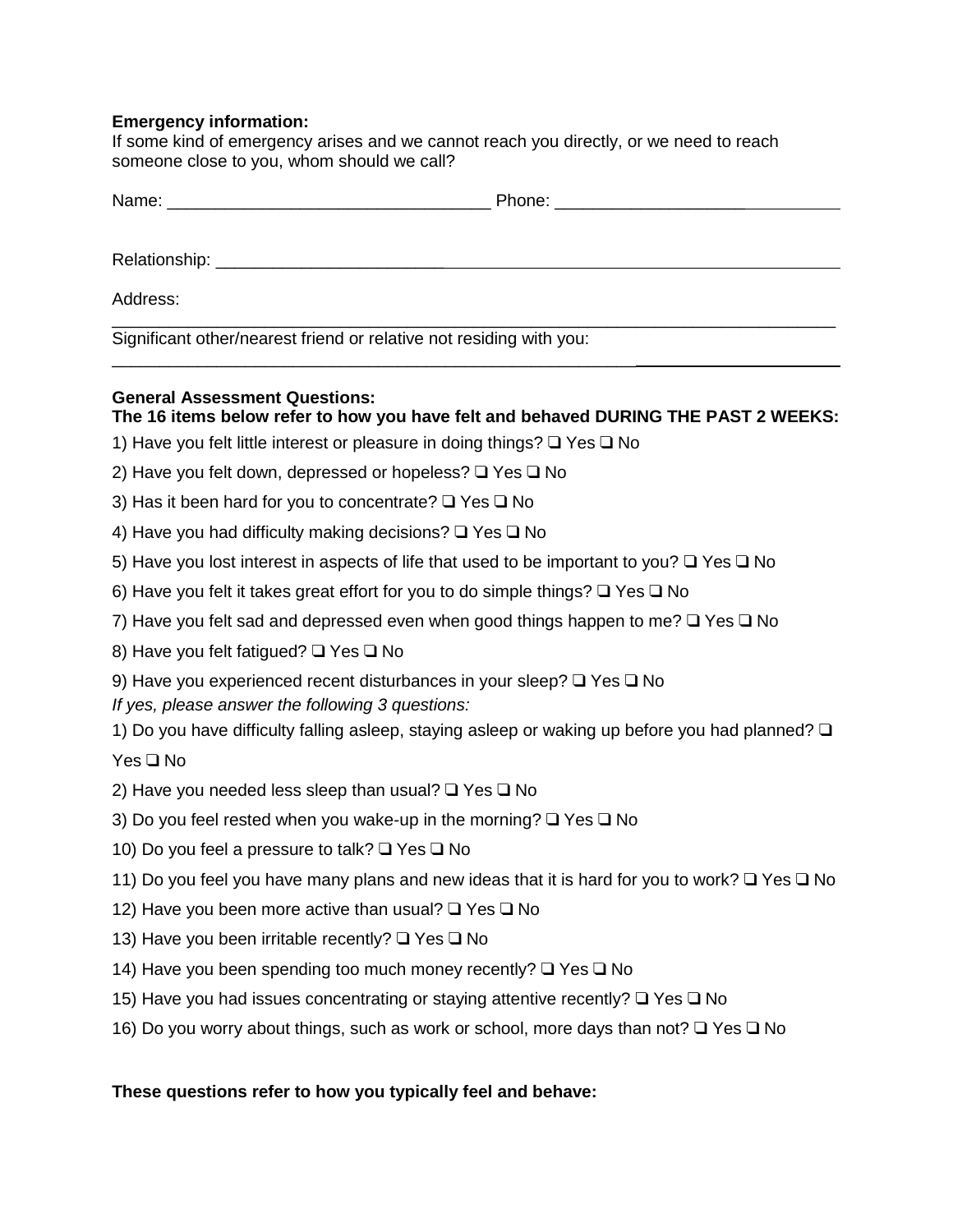Do you find it difficult to stop thoughts related to worrying? ❑ Yes ❑ No

Do you often feel restless or on edge when nothing is going on around you to cause these feelings? ❑ Yes ❑ No

Is it hard for you to concentrate on specific tasks or do you often notice your mind just "going blank." ❑ Yes ❑ No

Do you often feel irritable or tense when nothing is going on which would justify this feeling? ❑

Yes ❑ No

Do you notice your muscles getting tense frequently or feel tension in the muscles of your lower back, neck, or eyes? ❑ Yes ❑ No

Have you noticed periods during the day when you have symptoms such as heart palpitations, sweaty palms, or shallow breathing? **□** Yes **□** No

Do friends or family members tell you that you are too high strung, worry too much or that you just need to relax? ❑ Yes ❑ No

\_\_\_\_\_\_\_\_\_\_\_\_\_\_\_\_\_\_\_\_\_\_\_\_\_\_\_\_\_\_\_\_\_\_\_\_\_\_\_\_\_\_\_\_\_\_\_\_\_\_\_\_\_\_\_\_\_\_\_\_\_\_\_\_\_\_\_\_\_\_\_\_\_\_\_\_

\_\_\_\_\_\_\_\_\_\_\_\_\_\_\_\_\_\_\_\_\_\_\_\_\_\_\_\_\_\_\_\_\_\_\_\_\_\_\_\_\_\_\_\_\_\_\_\_\_\_\_\_\_\_\_\_\_\_\_\_\_\_\_\_\_\_\_\_\_\_\_\_\_\_\_\_

\_\_\_\_\_\_\_\_\_\_\_\_\_\_\_\_\_\_\_\_\_\_\_\_\_\_\_\_\_\_\_\_\_\_\_\_\_\_\_\_\_\_\_\_\_\_\_\_\_\_\_\_\_\_\_\_\_\_\_\_\_\_\_\_\_\_\_\_\_\_\_\_\_\_\_\_

# **Abuse history:**

Have you ever been abused in anyway? ❑ Yes ❑ No

If you were abused, please indicate the following. For kind of abuse, use these letters:

**P** = Physical, such as beatings.

**S** = Sexual, such as touching/molesting, fondling, or intercourse.

**N** = Neglect, such as failure to feed, shelter, or protect.

**E** = Emotional, such as humiliation, etc.

Your age:

Kind of abuse:

\_\_\_\_\_\_\_\_\_\_\_

By whom?

\_\_\_\_\_\_\_\_\_

\_\_\_\_\_\_\_\_\_\_\_\_\_\_ Whom did you tell?

Current contact with person/people who abused you:

# **Chemical use:**

1. How much tobacco do you smoke or chew each week?

\_\_\_\_\_\_\_\_\_\_\_\_\_\_\_\_\_\_\_\_\_\_\_\_\_\_\_\_\_\_\_\_\_\_\_\_\_\_\_\_\_

2. How much beer, wine, or hard liquor do you consume each week, on the average?

3. Have you ever felt the need to cut down on your drinking? ❑ Yes ❑ No

\_\_\_\_\_\_\_\_\_\_\_\_\_\_\_\_\_\_\_\_\_\_\_\_\_\_\_\_\_\_\_\_\_\_\_\_\_\_\_\_\_\_\_\_\_\_\_\_\_\_\_\_\_\_\_\_\_\_\_

\_\_\_\_\_\_\_\_\_\_\_\_\_\_\_\_\_\_\_\_\_\_\_\_\_\_\_\_\_\_\_\_\_\_\_\_\_\_\_\_\_\_\_\_\_\_\_\_\_\_\_\_\_\_\_\_\_\_\_\_\_\_

4. Have you ever felt annoyed by criticism of your drinking?  $\Box$  Yes  $\Box$  No

5. Have you ever felt guilty about your drinking? ❑ Yes ❑ No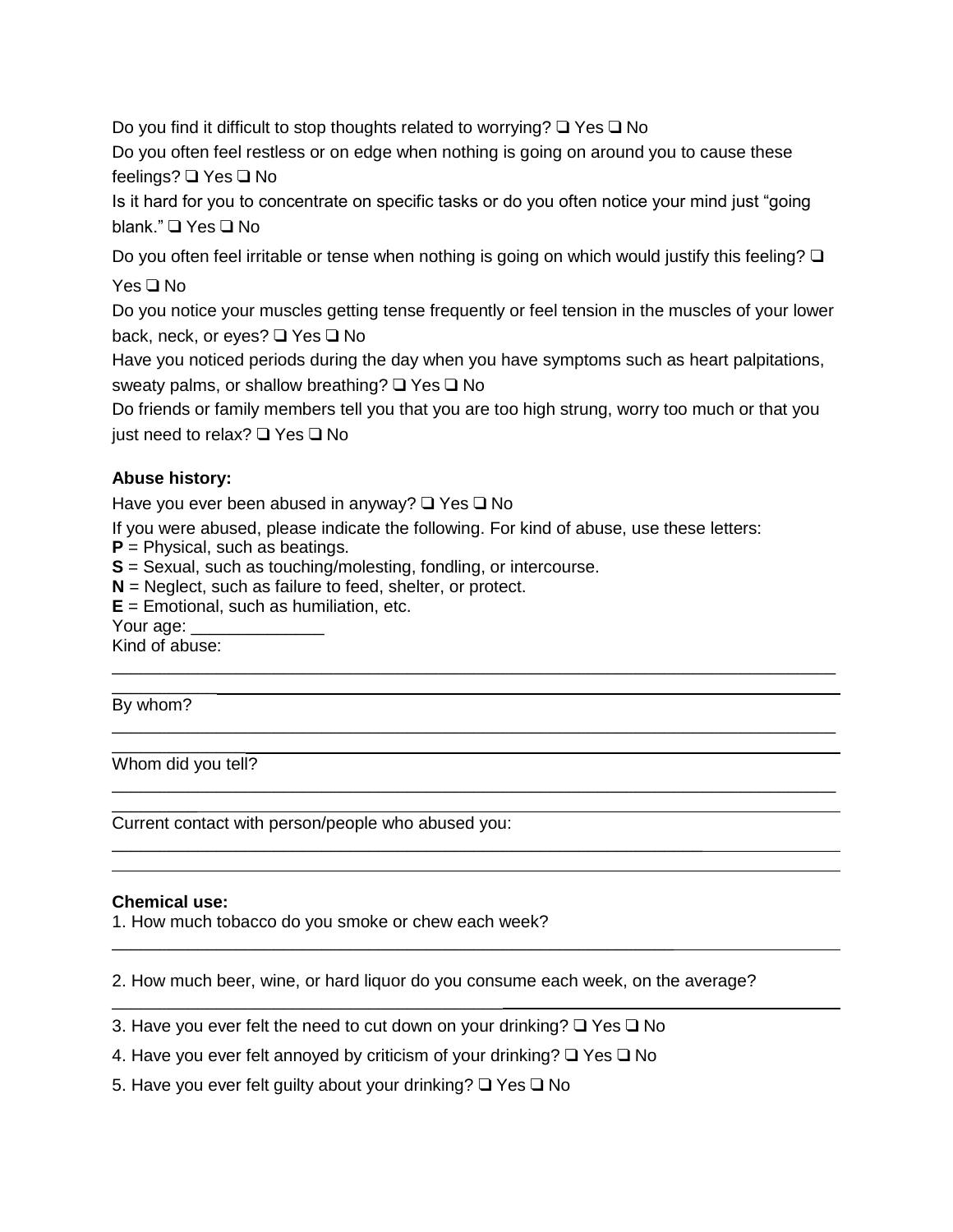6. Have you ever taken a morning "eye-opener"? ❑ Yes ❑ No

7. Are there times when you drink to unconsciousness, or run out of money as a result of drinking? ❑ Yes ❑ No

9. Have you ever used inhalants("huffing"), such as glue, gasoline, or paint thinner? ❑ Yes ❑ No If yes, which and when?

\_\_\_\_\_\_\_\_\_\_\_\_\_\_\_\_\_\_\_\_\_\_\_\_\_\_\_\_\_\_\_\_\_\_\_\_\_\_\_\_\_\_\_\_\_\_\_\_\_\_\_\_\_\_\_\_\_\_\_\_\_\_\_\_\_\_\_\_\_\_\_\_\_\_\_\_

\_\_\_\_\_\_\_\_\_\_\_\_\_\_\_\_\_\_\_\_\_\_\_\_\_\_\_\_\_\_\_\_\_\_\_\_\_\_\_\_\_\_\_\_\_\_\_\_\_\_\_\_\_\_\_\_\_\_\_\_\_\_\_\_\_\_\_\_\_\_\_\_\_\_\_\_

\_\_\_\_\_\_\_\_\_\_\_\_\_\_\_\_\_\_\_\_\_\_\_\_\_\_\_\_\_\_\_\_\_\_\_\_\_\_\_\_\_\_\_\_\_\_\_\_\_\_\_\_\_\_\_\_\_\_\_\_\_\_\_\_\_\_\_\_\_\_\_\_\_\_\_\_

Which drugs (not medications prescribed for you) have you used in the last 10 years?

\_\_\_\_\_\_\_\_\_\_\_\_\_\_\_\_\_\_\_\_\_\_\_\_\_\_\_\_\_\_\_\_\_\_\_\_\_\_\_\_\_\_\_\_\_\_\_\_\_\_\_\_\_\_\_\_\_\_\_\_\_\_\_\_\_\_\_\_\_\_\_\_\_\_\_\_ Please provide details about your use of these drugs or other chemicals, such as amounts, how often you used them, their effects, and so forth: \_\_\_\_\_\_\_\_\_\_\_\_\_\_\_\_\_\_\_\_\_\_\_\_\_\_\_\_\_\_\_\_\_\_\_\_\_\_\_\_\_\_\_\_\_\_\_\_\_\_\_\_\_\_\_\_\_\_\_\_\_\_\_\_\_\_\_\_\_\_\_\_\_\_\_\_

\_\_\_\_\_\_\_\_\_\_\_\_\_\_\_\_\_\_\_\_\_\_\_\_\_\_\_\_\_\_\_\_\_\_\_\_\_\_\_\_\_\_\_\_\_\_\_\_\_\_\_\_\_\_\_\_\_\_\_\_\_\_\_\_\_\_\_\_\_\_\_\_\_\_\_\_

\_\_\_\_\_\_\_\_\_\_\_\_\_\_\_\_\_\_\_\_\_\_\_\_\_\_\_\_\_\_\_\_\_\_\_\_\_\_\_\_\_\_\_\_\_\_\_\_\_\_\_\_\_\_\_\_\_\_\_\_\_\_\_\_\_\_\_\_\_\_\_\_\_\_\_\_

\_\_\_\_\_\_\_\_\_\_\_\_\_\_\_\_\_\_\_\_\_\_\_\_\_\_\_\_\_\_\_\_\_\_\_\_\_\_\_\_\_\_\_\_\_\_\_\_\_\_\_\_\_\_\_\_\_\_\_\_\_\_\_\_\_\_\_\_\_\_\_\_\_\_\_\_

### **Suicidal Ideation:**

\_\_\_\_\_\_\_\_\_\_\_\_

\_\_\_\_\_\_\_\_\_\_\_\_\_\_\_\_\_\_\_\_\_\_

\_\_\_\_\_\_\_\_\_\_\_\_\_\_\_\_\_\_\_\_\_\_

\_\_\_\_\_\_\_\_\_\_\_\_\_\_\_\_\_\_\_\_\_\_

\_\_\_\_\_\_\_\_\_\_\_\_\_\_\_\_\_\_\_\_\_\_

\_\_\_\_\_\_\_\_\_\_\_\_\_\_\_\_\_\_\_\_\_\_

\_\_\_\_\_\_\_\_\_\_\_\_\_\_\_\_\_\_\_\_\_\_

\_\_\_\_\_\_\_\_\_\_\_\_\_\_\_\_\_\_\_\_\_\_

\_\_\_\_\_\_\_\_\_\_\_\_\_\_\_\_\_\_\_\_\_\_

Have you ever had any suicidal thoughts? ❑ Yes ❑ No

Have you attempted suicide in the past? ❑ Yes ❑ No If so when? What were the circumstances?

Are you currently experiencing any suicidal thoughts? ❑ Yes ❑ No **If so**, on a scale from 1 to 10, with 1 = *not at all likely* to 10 = *very likely*, how likely are you to act on these thoughts?

\_\_\_\_\_\_\_\_\_\_\_\_\_\_\_\_\_\_\_\_\_\_\_\_\_\_\_\_\_\_\_\_\_\_\_\_\_\_\_\_\_\_\_\_\_\_\_\_\_\_\_\_\_\_\_\_\_\_\_\_\_\_\_\_\_\_\_\_\_\_\_\_\_\_\_\_

\_\_\_\_\_\_\_\_\_\_\_\_\_\_\_\_\_\_\_\_\_\_\_\_\_\_\_\_\_\_\_\_\_\_\_\_\_\_\_\_\_\_\_\_\_\_\_\_\_\_\_\_\_\_\_\_\_\_\_\_\_\_\_\_\_\_\_\_\_\_\_\_\_\_\_\_

\_\_\_\_\_\_\_\_\_\_\_\_\_\_\_\_\_\_\_\_\_\_\_\_\_\_\_\_\_\_\_\_\_\_\_\_\_\_\_\_\_\_\_\_\_\_\_\_\_\_\_\_\_\_\_\_\_\_\_\_\_\_\_\_\_\_\_\_\_\_\_\_\_\_\_\_

Do you have a specific plan? ❑ Yes ❑ No If yes, please explain:

# **Eating Disorder and Self-Injurious Behavior:**

Do you currently struggle with eating disorder and/or body image issues? ❑ Yes ❑ No

### **Do you currently:**

Restrict your caloric intake ❑ Yes ❑ No

Binge (eat large quantities of food in a short period of time) ❑ Yes ❑ No